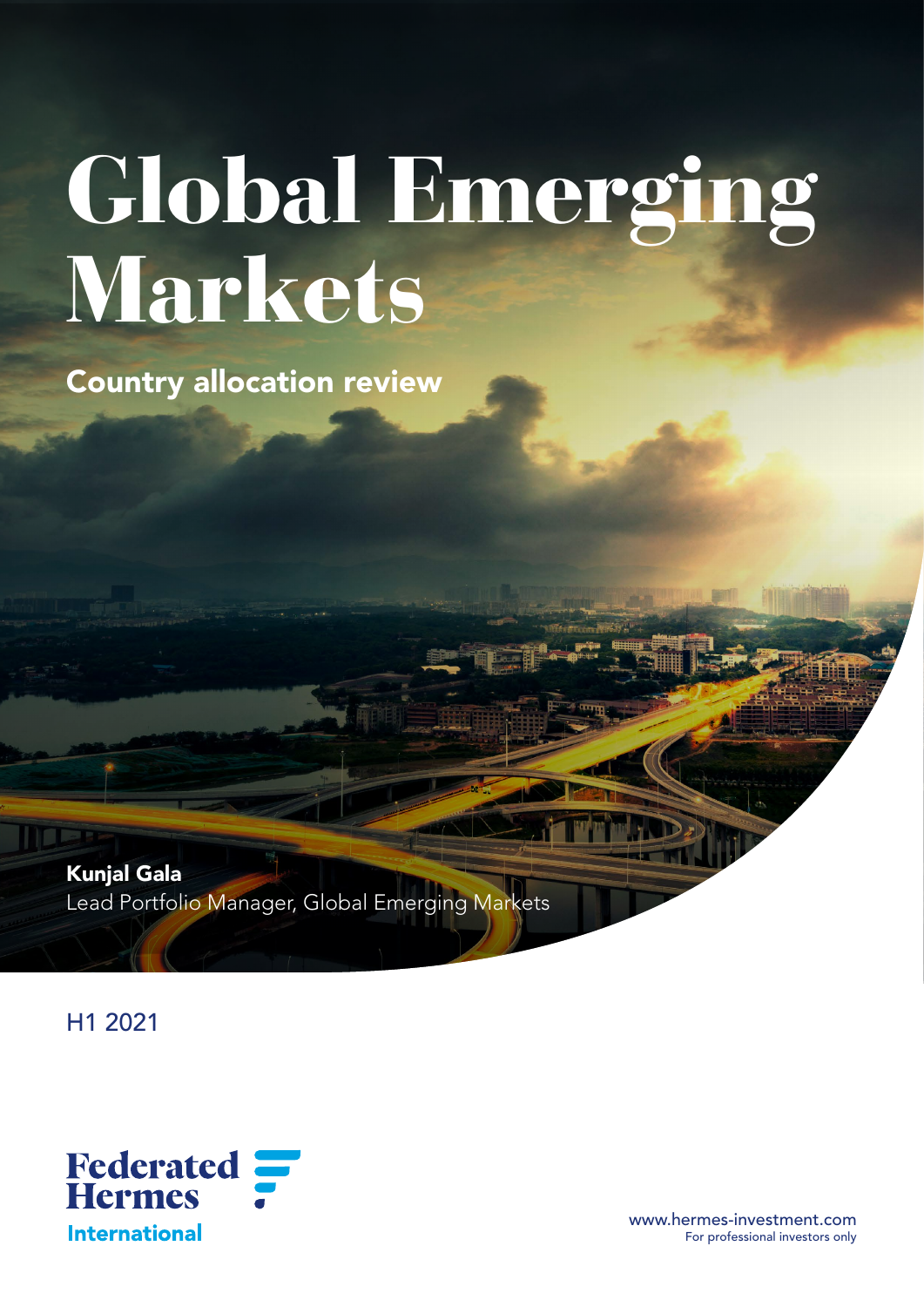Prospects for the world economy have brightened. However, uncertainty remains owing to the uneven pace of vaccinations and the lifting of lockdown restrictions. Against this backdrop – and with global debt at elevated levels and inflation continuing to rise in emerging markets – we consider our half-year country allocations for global emerging markets.

## World GDP: recovering, but still short of pre-pandemic projections…

Prospects for the world economy have brightened. In its [latest](https://www.oecd.org/economic-outlook/may-2021/)  [Economic Outlook](https://www.oecd.org/economic-outlook/may-2021/), the OECD sees global GDP growth at 5.8% this year and 4.4% in 2022 – up from its previous estimates of 5.6% and 4.0%, respectively. But for several economies, the rate of expansion this year is unlikely to recover lost output from 2020. For example, euro area GDP declined by 6.7% in 2020 and it is likely to grow by only 4.3% this year. Similarly, South Africa faces a long recovery time after GDP shrunk by 7% in 2020 and it is likely to increase by 3.8% in 2021. Conversely, in the developed world, Australian, Canadian and the US economies are accelerating this year, recovering the full economic loss triggered by the Covid-19 pandemic. Meanwhile, in the emerging world, full economic recoveries are expected in Korea, India, Indonesia, and possibly Turkey.

Despite the recovery, world GDP will be about US\$3tn less by the end of 2022 compared to the OECD's pre-pandemic estimates.

#### Figure 1. Economic outlook projections: real GDP growth





On a per capita GDP basis, few emerging economies are likely to recover to pre-pandemic levels before the end of this year. Moreover, the pace of economic recovery is sluggish in some cases – and there's disparity in economic conditions – with Saudi Arabia, South Africa, and Argentina taking the longest time to recover fully.

|                       | 2020    | 2021 | 2022 |               | 2020   | 2021 | 2022 |
|-----------------------|---------|------|------|---------------|--------|------|------|
| World                 | $-3.5$  | 5.8  | 4.4  | G20           | $-3.1$ | 6.3  | 4.7  |
|                       |         |      |      |               |        |      |      |
| Australia             | $-2.5$  | 5.1  | 3.4  | Argentina     | $-9.9$ | 6.1  | 1.8  |
| Canada                | $-5.4$  | 6.1  | 3.8  | <b>Brazil</b> | $-4.1$ | 3.7  | 2.5  |
| Euro area             | $-6.7$  | 4.3  | 4.4  | China         | 2.3    | 8.5  | 5.8  |
| Germany               | $-5.1$  | 3.3  | 4.4  | India*        | $-7.7$ | 9.9  | 8.2  |
| <b>France</b>         | $-8.2$  | 5.8  | 4.0  | Indonesia     | $-2.1$ | 4.7  | 5.1  |
| Italy                 | $-8.9$  | 4.5  | 4.4  | Mexico        | $-8.2$ | 5.0  | 3.2  |
| Spain                 | $-10.8$ | 5.9  | 6.3  | Russia        | $-2.6$ | 3.5  | 2.8  |
| Japan                 | $-4.7$  | 2.6  | 2.0  | Saudi Arabia  | $-4.1$ | 2.8  | 3.8  |
| Korea                 | $-0.9$  | 3.8  | 2.8  | South Africa  | $-7.0$ | 3.8  | 2.5  |
| <b>United Kingdom</b> | $-9.8$  | 7.2  | 5.5  | <b>Turkey</b> | 1.8    | 5.7  | 3.4  |
| <b>United States</b>  | $-3.5$  | 6.9  | 3.6  |               |        |      |      |
|                       |         |      |      |               |        |      |      |

% year-on-year, colours indicate the direction of revisions since the December 2020 Economic Outlook

Source: OECD Economic Outlook, as at 31 May 2021.

Downward revision, by 0.3pp or more No change or smaller than 0.3pp Upward revision, by 0.3pp or more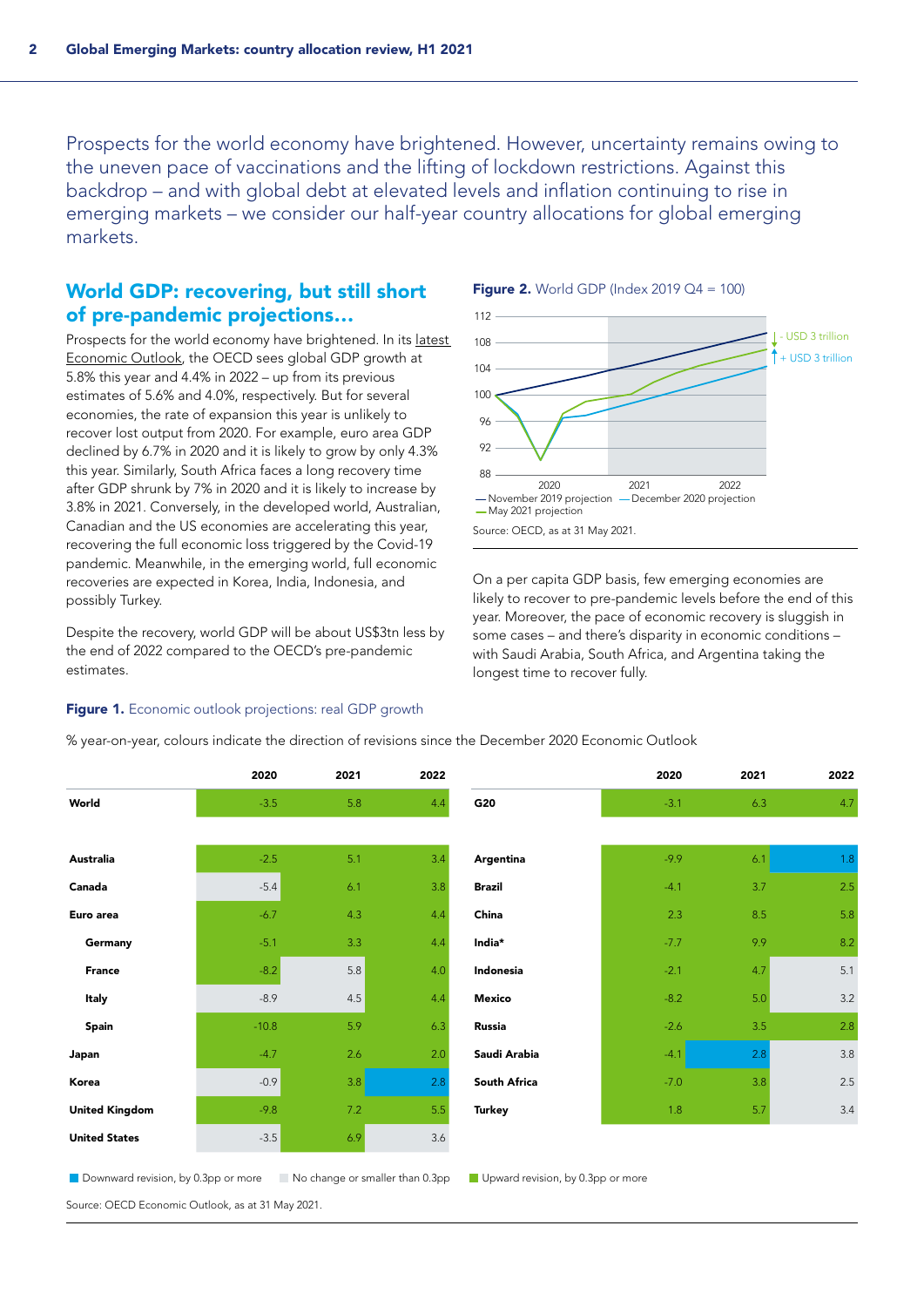

Figure 3. How long to recover to pre-pandemic GDP per capita?

# …and there's a high level of uncertainty in estimates

The vaccine availability is limited, and the rollout is uneven. Several developed nations have successfully vaccinated over 50% of the population (with at least one dose of the vaccine), while Asia and several less developed economies are lagging behind. The uneven pace of vaccinations and restrictions on full mobility adds uncertainty to growth estimates. According to the OECD, Asia's growth rate will fall below 5%, Latin America will grow by only 1%, and world GDP will expand by about 3% in a downside scenario.

## Figure 4. 2022 GDP growth by region



## Global debt hits record high in 2020

The worldwide debt-to-GDP ratio reached 275% of GDP in 2020, with developed markets at 300% and emerging markets at 225%. These are elevated levels (see figure 5). As a result of record low borrowing costs and the need to stimulate economies fiscally, policymakers have borrowed more to cushion the loss of economic output. However, debt needs to stabilise, leaving limited fiscal space for future shocks.



#### Figure 5. Total debt to GDP (%)

Source: BIS, HSBC, as at 1 March 2021. Total debt includes household debt, government debt and non-financial corporates debt. Excludes financial corporates debt.

# Monetary policy action is likely to be less accommodative

Inflation continues to rise in most emerging markets. There are very few markets (notably, Indonesia, Colombia, and China) where inflation is subdued and below the central bank target. In most markets, inflation is either within the band or it has risen above the target level, prompting a turn in the monetary policy.



Figure 6. Consumer price inflation and inflation target range (year-on-year, %)

Although the inflation expectation survey does not suggest a significant risk of inflationary pressures over the medium term, most emerging markets are expected to maintain real policy rates below zero.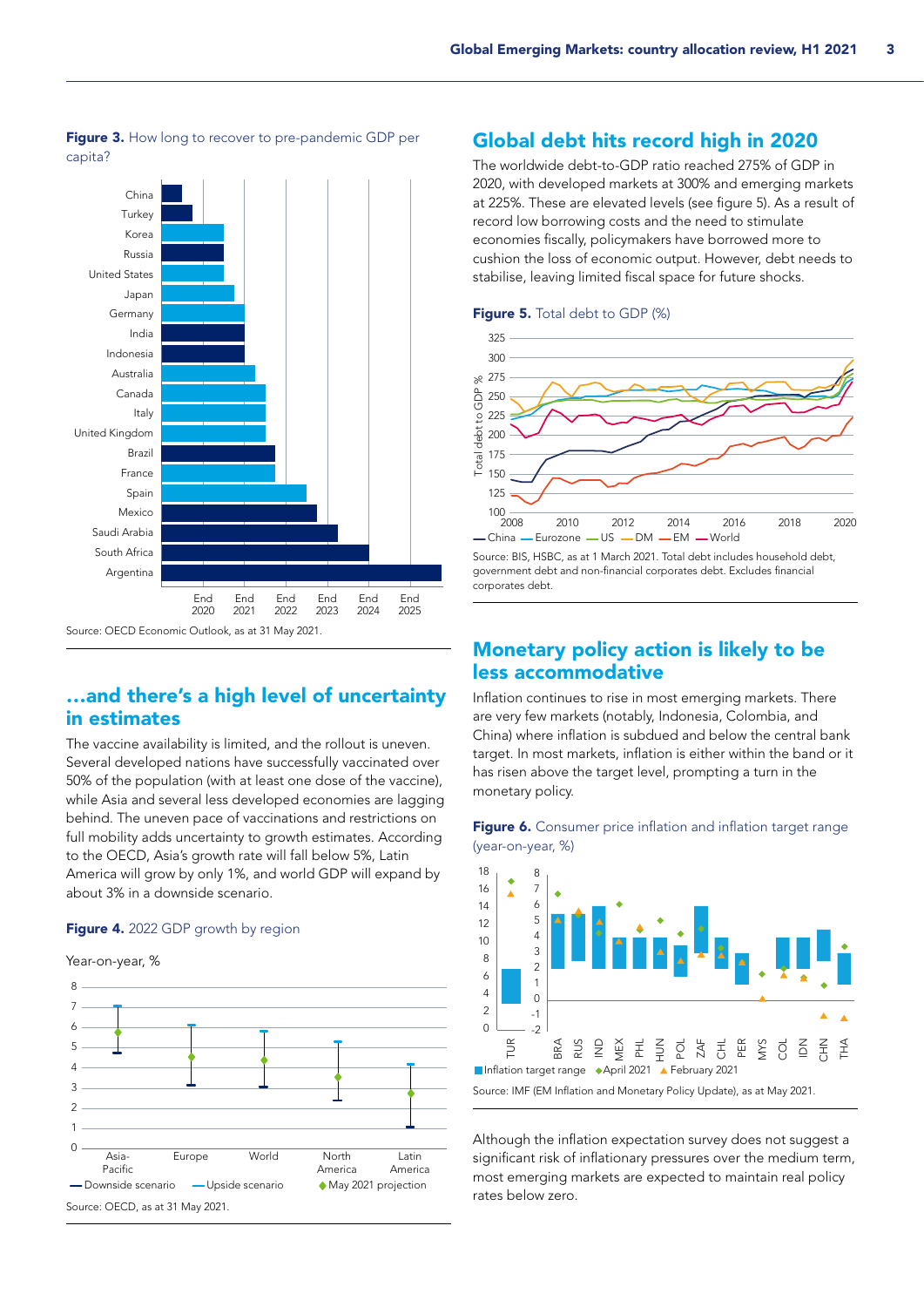

#### Figure 7. Inflationary pressures are not expected over the medium term

Rising near-term inflationary pressure and possible normalisation of the US monetary policy is likely to prompt central banks to tighten policy, with swap markets already expecting policy tightening in several emerging markets – primarily, Latin America over the next few years, while they've turned hawkish in Poland and Hungary. In addition, inflation is running ahead of the upper band in several countries where the swap market is expecting policy tightening (e.g., Brazil, Mexico).







![](_page_3_Figure_7.jpeg)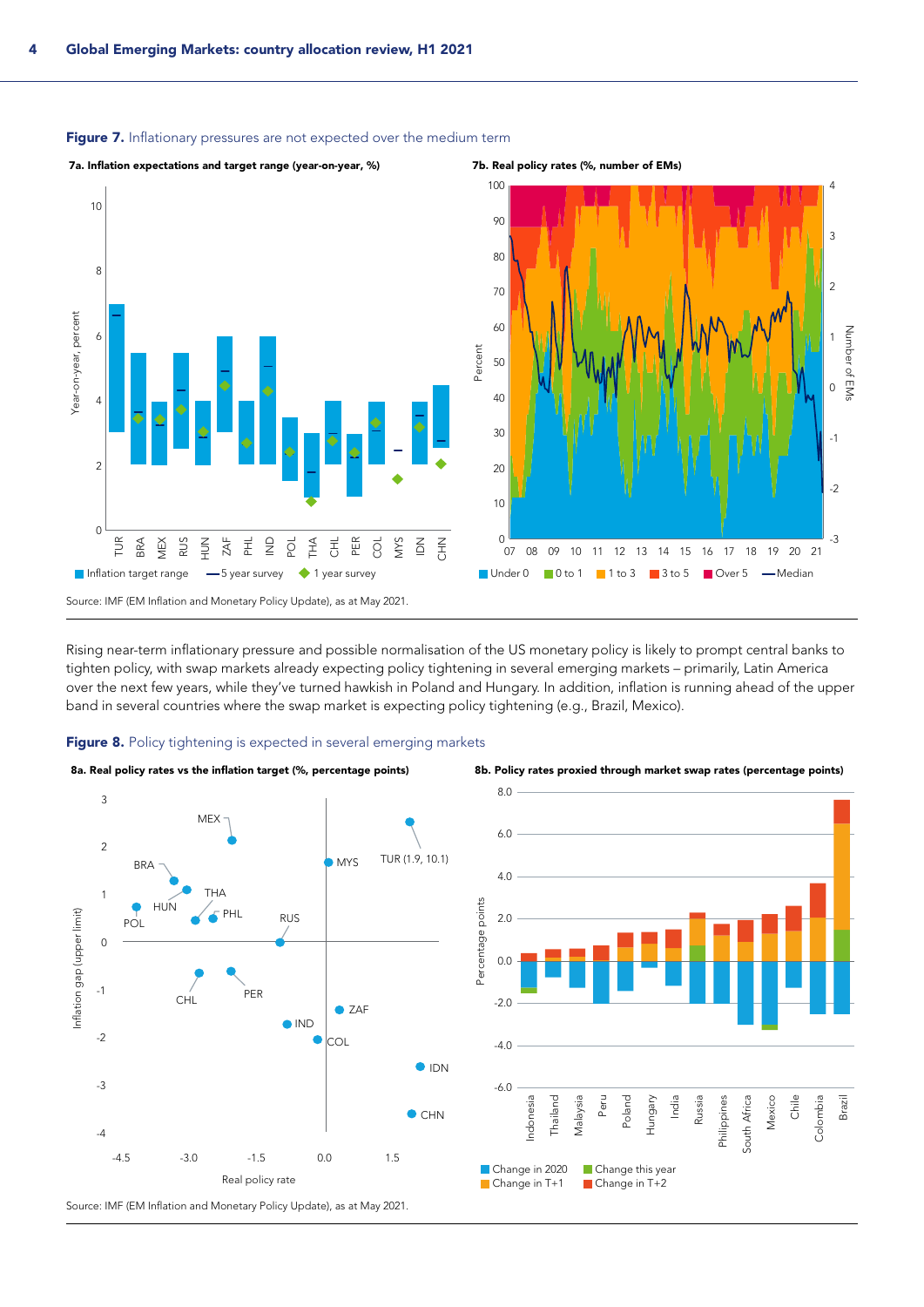## EM vulnerability assessment: rising inflation and rates are a risk

Economies in EMEA (ex-Russia) are the most vulnerable due to low import cover, high inflation, and a high proportion of short-term foreign debt. In addition, the rising US 10-year bond yield (in real terms) will have implications across

emerging markets – particularly, in countries with a high dependency on foreign capital. Most EM economies have a positive spread over the US 10-year in real terms despite maintaining negative real policy rates.

#### Figure 9. Emerging markets vulnerability assessment

|                        | <b>FX</b><br>reserves<br><b>USD</b><br>billion | Import<br><b>Cover in</b><br>months | <b>Current</b><br><b>Account</b><br>(% of<br>GDP) | <b>Inflation</b><br>(CPI<br>YoY%) | <b>Short</b><br><b>Term</b><br>Foreign<br>Debt USD<br>(Billion) | <b>Short</b><br><b>Term</b><br>Foreign<br>Debt as %<br>of GDP | <b>Short</b><br><b>Term</b><br>Foreign<br>Debt as<br>$%$ of FX<br><b>Reserves</b> | Real<br><b>Policy</b><br>Rate | Local 10<br>yr yield<br><b>Spread</b><br><b>vs US 10</b><br>Yr. | <b>Spread</b><br><b>vs</b> US 10<br>Yr (REAL) |
|------------------------|------------------------------------------------|-------------------------------------|---------------------------------------------------|-----------------------------------|-----------------------------------------------------------------|---------------------------------------------------------------|-----------------------------------------------------------------------------------|-------------------------------|-----------------------------------------------------------------|-----------------------------------------------|
| <b>ASIA (average)</b>  | 665                                            | 13.9                                | 3.3                                               | 2.4                               | 252                                                             | 12.5                                                          | 38.5                                                                              | $-0.19$                       | 1.99                                                            | 2.55                                          |
| China                  | 3.170                                          | 16.3                                | 1.5                                               | 1.5                               | 1316                                                            | 9.2                                                           | 41.5                                                                              | 2.9                           | 1.7                                                             | 3.3                                           |
| South Korea            | 439                                            | 10.4                                | 4                                                 | 1.7                               | 166                                                             | 9.8                                                           | 37.7                                                                              | $-1.2$                        | 0.6                                                             | 2.0                                           |
| Taiwan                 | 543                                            | 20.7                                | 12.8                                              | 1.4                               | 197                                                             | 28.1                                                          | 36.3                                                                              | $-0.3$                        | $-1.0$                                                          | 0.7                                           |
| India                  | 598                                            | 18.1                                | $-0.9$                                            | 5                                 | 102                                                             | 3.6                                                           | 17.1                                                                              | $-1.0$                        | 4.5                                                             | 2.6                                           |
| Indonesia              | 132                                            | 11.2                                | $-0.7$                                            | 2.2                               | 46                                                              | 4.1                                                           | 34.7                                                                              | 1.3                           | 4.9                                                             | 5.8                                           |
| Malaysia               | 106                                            | 6.7                                 | 4.3                                               | 2.3                               | 101                                                             | 27.8                                                          | 95.6                                                                              | $-0.6$                        | 1.8                                                             | 2.6                                           |
| Thailand               | 236                                            | 15.5                                | 3.7                                               | 1.2                               | 75                                                              | 13.8                                                          | 31.6                                                                              | $-0.7$                        | 0.3                                                             | 2.2                                           |
| Philippines            | 93                                             | 12.4                                | 1.45                                              | 4.1                               | 12                                                              | 3.3                                                           | 13.3                                                                              | $-2.1$                        | 3.1                                                             | 2.1                                           |
|                        |                                                |                                     |                                                   |                                   |                                                                 |                                                               |                                                                                   |                               |                                                                 |                                               |
| <b>LATAM</b> (average) | 193                                            | 12.9                                | 0.7                                               | 4.4                               | 49                                                              | 5.3                                                           | 31.4                                                                              | $-1.77$                       | 5.18                                                            | 3.85                                          |
| Brazil                 | 339                                            | 23.5                                | $-0.8$                                            | 5.45                              | 75                                                              | 4.1                                                           | 22.1                                                                              | $-2.0$                        | 7.5                                                             | 5.1                                           |
| Mexico                 | 194                                            | 6.1                                 | 2.0                                               | 4.55                              | 49                                                              | 3.9                                                           | 25.4                                                                              | $-0.6$                        | 5.0                                                             | 3.6                                           |
| Chile                  | 48                                             | 9.0                                 | 0.9                                               | 3.3                               | 22                                                              | 7.9                                                           | 46.5                                                                              | $-2.8$                        | 3.0                                                             | 2.8                                           |
|                        |                                                |                                     |                                                   |                                   |                                                                 |                                                               |                                                                                   |                               |                                                                 |                                               |
| <b>EMEA</b> (average)  | 163                                            | 10.3                                | 0.4                                               | 7.2                               | 73                                                              | 10.1                                                          | 113.0                                                                             | $-0.30$                       | 6.28                                                            | 2.18                                          |
| South Africa           | 43                                             | 7.6                                 | 1.3                                               | 4.1                               | 28                                                              | 7.9                                                           | 63.9                                                                              | $-0.6$                        | 7.5                                                             | 6.5                                           |
| Poland                 | 116                                            | 6.0                                 | 3.2                                               | 3.7                               | 62                                                              | 10.5                                                          | 53.6                                                                              | $-3.6$                        | 0.4                                                             | $-0.2$                                        |
| Turkey                 | 44                                             | 2.4                                 | $-5.1$                                            | 15.8                              | 141                                                             | 18.5                                                          | 321.0                                                                             | 3.2                           | 16.4                                                            | 3.7                                           |
| Russia                 | 447                                            | 25.1                                | 2.2                                               | 5.2                               | 60                                                              | 3.5                                                           | 13.3                                                                              | $-0.2$                        | 0.9                                                             | $-1.2$                                        |
|                        |                                                |                                     |                                                   |                                   |                                                                 |                                                               |                                                                                   |                               |                                                                 |                                               |

Source: Bloomberg, analysis performed by Federated Hermes, as at 1 June 2021.

# EM growth and valuation – valuation not too expensive, supported by growth (2021) in most cases

EM valuation vs. growth:

- 1 Re-rated and growth > EM: India, Indonesia, Korea, and the Philippines
- 2 Re-rated but growth < EM: Thailand, China, and Taiwan
- 3 Cheap vs. history and growth > EM: Chile, Mexico, Brazil, S. Africa, and Turkey
- 4 Cheap vs. history and growth < EM: Malaysia

![](_page_4_Figure_13.jpeg)

![](_page_4_Figure_14.jpeg)

![](_page_4_Figure_15.jpeg)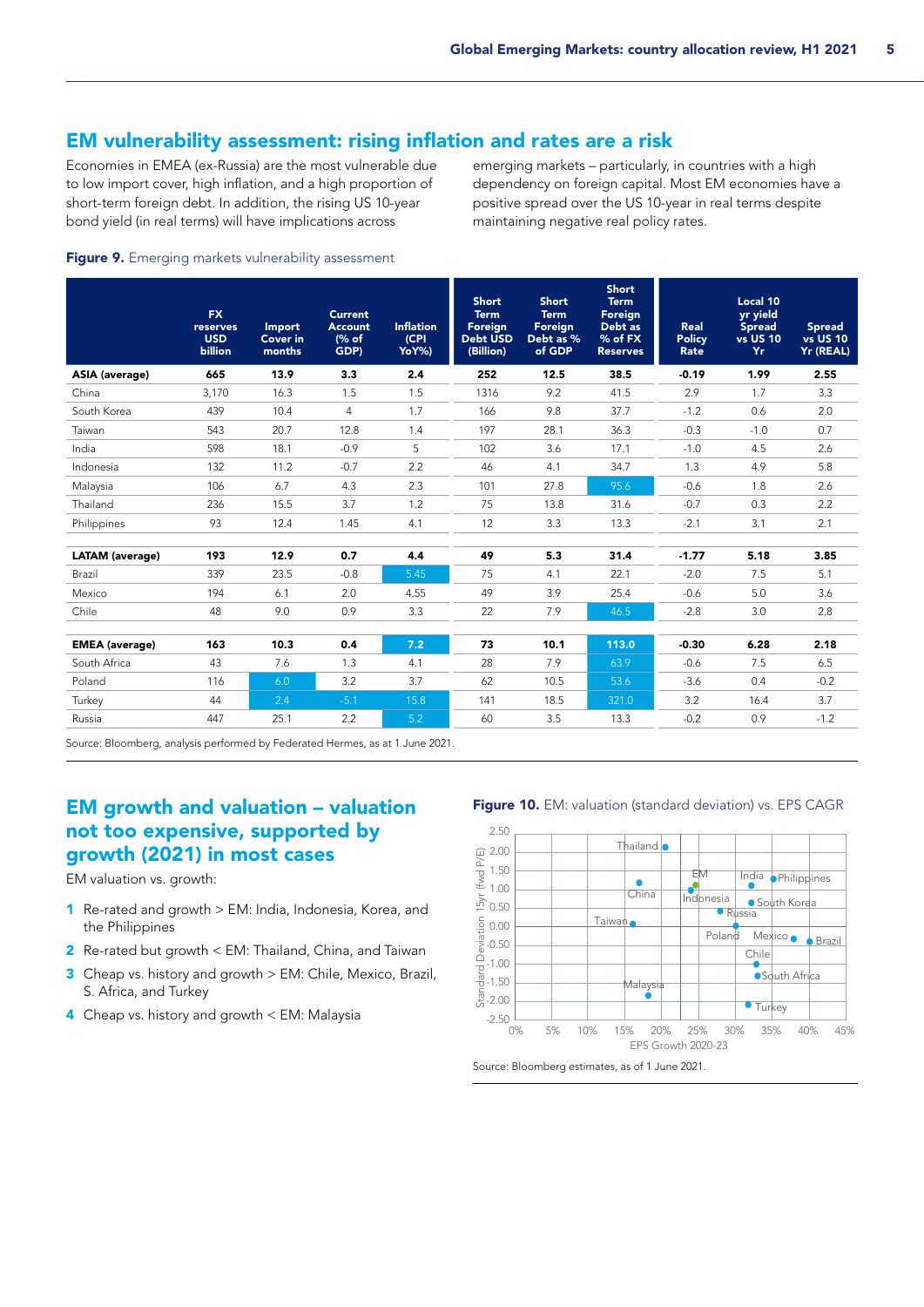# Growth beyond 2021: likely to taper off meaningfully for most markets

Most emerging economies will likely grow by about 30%+ compound annual growth rate (CAGR) between 2020 and 2023 due to the low base effect in 2020. When the low base effect is excluded, only a handful of economies (China, India, Indonesia, Thailand, Philippines, South Africa, and Turkey) will increase by double-digit figures in FY2 and FY3. The prospect for several economies depends on the continuation of commodity price hikes, further opening of economies post lockdown, vaccination rates, and the pace of reform, which will determine sustainable growth in the medium term.

#### Figure 11. Earnings growth moderating post 2021

|             | <b>EPS CAGR</b><br>$(2020-23)$ | <b>EPS CAGR</b><br>$(2021-23)$ | EPS Growth -<br>FY1 | EPS Growth -<br>FY <sub>2</sub> | EPS Growth -<br>FY3 |
|-------------|--------------------------------|--------------------------------|---------------------|---------------------------------|---------------------|
| EM          | 25%                            | 10%                            | 59%                 | 10%                             | 10%                 |
| China       | 17%                            | 16%                            | 19%                 | 17%                             | 16%                 |
| Korea       | 32%                            | 9%                             | 96%                 | 9%                              | 9%                  |
| Taiwan      | 16%                            | 5%                             | 41%                 | 3%                              | 7%                  |
| India       | 35%                            | 13%                            | 93%                 | 14%                             | 13%                 |
| Indonesia   | 24%                            | 23%                            | 26%                 | 20%                             | 26%                 |
| Malaysia    | 18%                            | $-4%$                          | 79%                 | $-8%$                           | 0%                  |
| Thailand    | 21%                            | 14%                            | 36%                 | 15%                             | 12%                 |
| Philippines | 32%                            | 21%                            | 58%                 | 28%                             | 14%                 |
|             |                                |                                |                     |                                 |                     |
| Brazil      | 40%                            | $-4%$                          | 201%                | $-6%$                           | $-3%$               |
| Mexico      | 38%                            | 7%                             | 130%                | $8\%$                           | $6\%$               |
| Chile       | 33%                            | 11%                            | 92%                 | 16%                             | $6\%$               |
| S. Africa   | 33%                            | 16%                            | 75%                 | 15%                             | 18%                 |
| Poland      | 30%                            | 2%                             | 114%                | $-2%$                           | 5%                  |
| Turkey      | 32%                            | 17%                            | 66%                 | 17%                             | 18%                 |
| Russia      | 28%                            | 5%                             | 92%                 | 5%                              | 4%                  |

Source: Bloomberg estimates, as of 1 June 2021.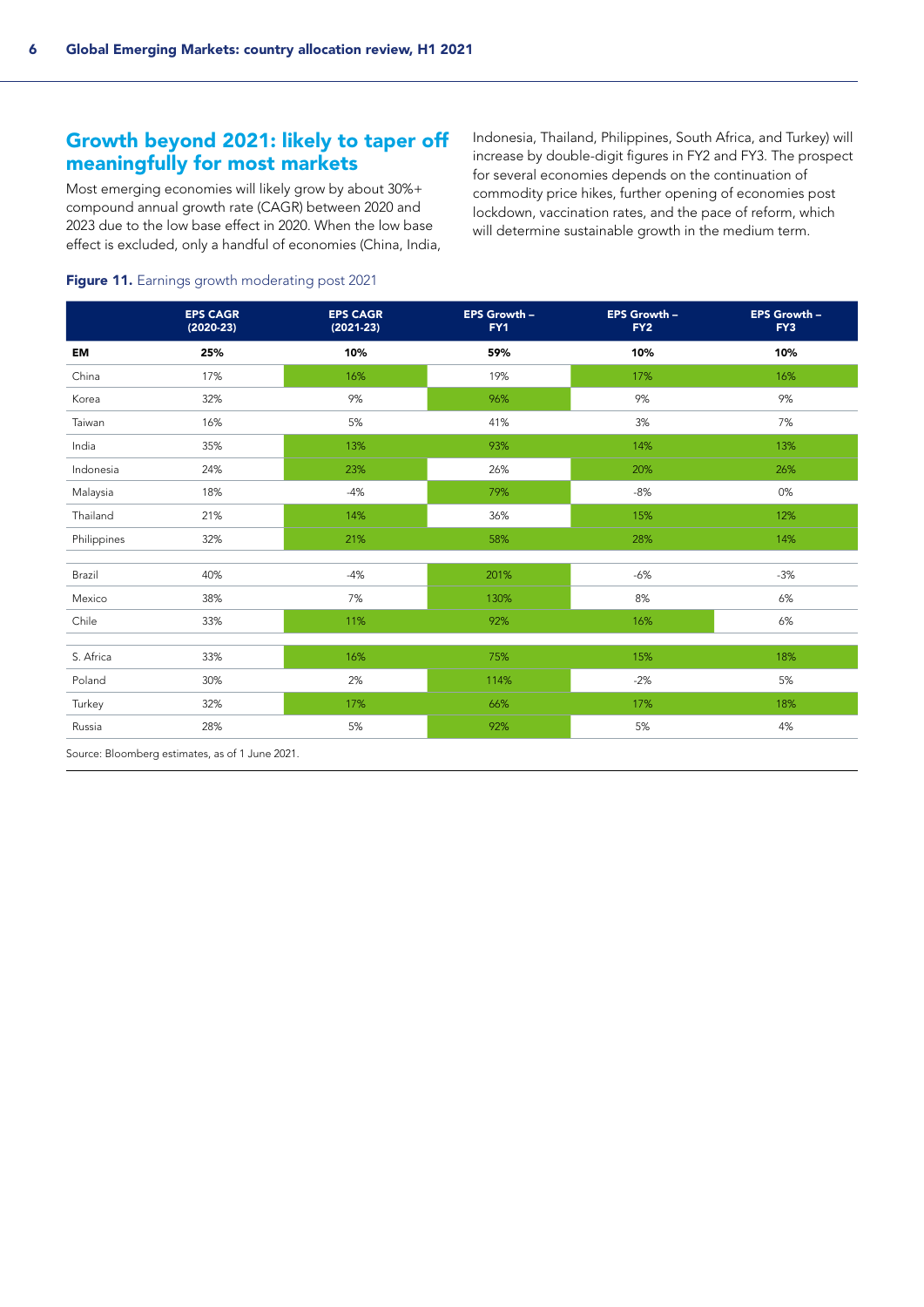# Country conclusions

## China: Overweight

- A Economists expect the Chinese economy to grow by more than 8% in 2021, driven mainly by a strong export rebound. However, China needs consumption to pick up this year and beyond as the boost from exports will likely begin to fade.
- **The Communist Party of China (CPC) is likely to use various** policy tools to ensure that the country grows at a steady pace of 5%-6% each year. Given the dominance of the new economy sector in the index, the market expects mid-tohigh teen EPS growth over the next three years, despite a slowing credit impulse in the economy.
- A Reform is back on the agenda, spanning state-owned enterprises, curbing excesses (internet, property, and credit), and a focus on demography (three-child policy) with social security.
- Geopolitics is a risk, but US President Joe Biden is likely to be pragmatic and focus on military versus trade.
- A positive real rate environment helps the renminbi, but the recent FX reserve requirement ratio (RRR) hike could prevent the currency from appreciating further meaningfully.
- A Emerging coronavirus variants is a risk, but China has the capability of coping with outbreaks very well.
- A China is a net creditor economy with a high FX reserve level and hence, it is less impacted by upward moves in the US 10-year bond yield.
- **C** Our analysis suggests limited price-to-earnings (PE) de-rating risk. Earnings growth is steady, and FX depreciation is likely to be limited. Regulatory headwinds in the internet sector are known and have been priced in. The regulatory environment is expected to stabilise in the second half of this year. For this reason, we have moved our allocation to Overweight.

## Korea: Overweight

- A Korea is a key beneficiary of the rebound in global trade.
- $\bullet$  It is well established in the semiconductors, memory, and biotech industries – and has a solid export performance.
- Korea had made some progress in governance and the fight against corruption, but more needs to be done. Korea continues to be amongst the lowest-ranked country in the ACGA Corporate Governance Surveys.
- A The equity market has re-rated, but it is not unreasonable compared to earnings growth.
- $\bullet$  The rise in retail investors and the use of margin financing has risen recently. The ban on short-selling has reversed, increasing the volatility in small and mid-cap stocks.
- A Emerging coronavirus variants are a risk, but Korea has a strong ability to cope with outbreaks.
- Korea is a net creditor economy with high FX reserves and hence, it is less impacted by upward moves in the US 10 year bond yield.

A Our analysis suggests limited PE de-rating, a strong earnings rebound in the near term, and minor FX depreciation threats. Korea will benefit from a robust external environment, including a strong rebound in the memory/semiconductor industry. As a result, our country allocation remains Overweight.

#### Taiwan: Neutral

- $\blacksquare$  Taiwan is a key beneficiary of the rebound in global trade.
- $\bullet$  Taiwan is the most important country from a geostrategic perspective due to its dominance in advanced semiconductor manufacturing. It is benefitting from the recent global chip shortage which could last until 2022.
- A However, Taiwan's position is at risk due to the threat from China, who is committed to unifying Taiwan with the mainland, as well as recent efforts from the US and European Union (EU) to localise semi-production.
- A Equity markets have re-rated; however, growth is likely to be mid-single digit beyond 2021, and margin financing has grown by over 45% so far this year.
- The recent Covid-19 outbreak is a risk if the number of cases escalates, but Taiwan has a strong capability to manage such issues.
- **Taiwan is a net creditor economy with high FX reserves. As** such, it is less impacted by upward moves in the US 10-year bond yield.
- **C** Our analysis suggests limited PE de-rating. Earnings are stable with a slight FX depreciation. We remain Neutral as its valuation has re-rated over 30% during the past two years, and geopolitical risks are rising. TSMC will have to invest increasingly large sums of money in the US and Europe to satisfy the security of supply issues and mitigate the China risk. The investment phase implies lower returns, while Intel and Samsung are also pursuing a similar strategy, with both having deep pockets. The recent heavy margin financing-led rally is a risk.

#### India: Overweight

- The economy is likely to grow by 9-10% this year (despite the second wave of the coronavirus) and 7-8% in 2022.
- A Inflation is moderating after running ahead of the Reserve Bank of India's band and will cool to 4.5-5.0%.
- A In nominal terms, India is likely to offer about US\$1tn of incremental opportunity over the next three years compared to US\$2tn in China.
- A The pace of reform is strong, but implementation is critical, especially for farm laws.
- $\bullet$  Elections are also a risk. The general election is in 2024 and while it is not an imminent cause for concern, the state of Uttar Pradesh (UP) will hold elections to elect the state legislature in 2022, and the outcome of the UP elections will dictate the national narrative. At present, there is no other credible alternative to the BJP at the national level. That said, Prime Minister Modi's popularity dipped slightly after the recent Covid-19 outbreak.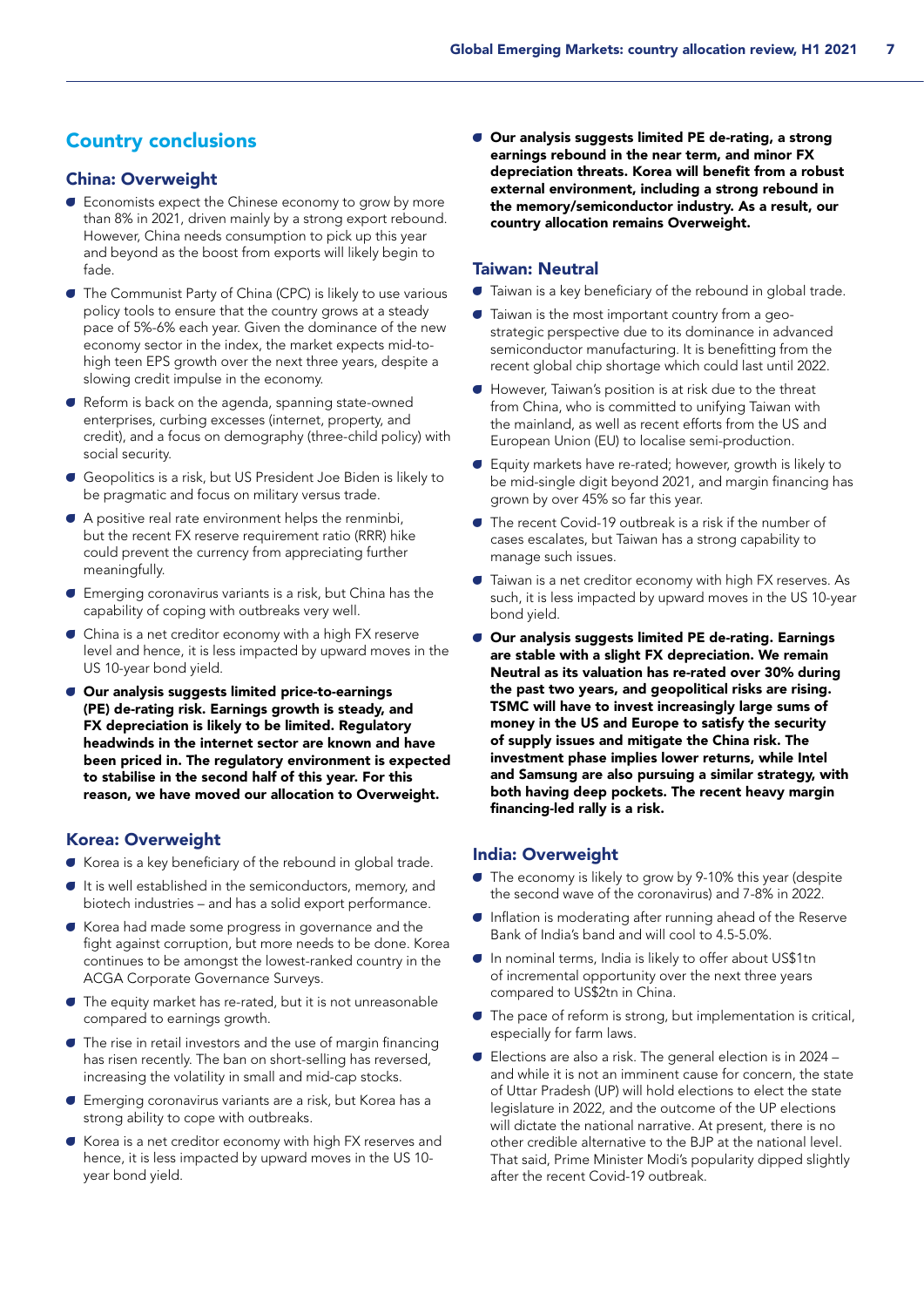- The slow pace of vaccinations and the emerging Covid-19 variants are a risk. However, the government is unlikely to impose stringent lockdown that will impact economic activity as the mortality rate is low.
- $\bullet$  India is a twin deficit country, and although its share of short-term foreign debt is low, rates are at risk to an upward move in the US 10-year bond yield. Unlike 2013 (when the taper tantrum occurred), India is well prepared with about US\$600bn in foreign-exchange reserves to support the rupee, if needed.
- Our analysis suggests about 20% P/E de-rating risk in the absence of RBI intervention if the US 10-year real yield increases to 50bps. We remain Overweight, owing to the strong earnings rebound expected in the near term, followed by the prospect of doubledigit growth over the medium term supported by the reform agenda with limited FX depreciation risk.

### Indonesia: Reduce overweight

- Post Covid-19, Indonesia is expected to revert to a growth profile of about 5% per year and earnings are expected to grow 20%+ each year despite the economy not fully recovering from the pandemic shock. Indonesia has low levels of debt in the economy, and FX reserves have grown to US\$138bn.
- A Like India, Indonesia is reforming its economy, focusing on the ease of doing business via the Omnibus law. The implementation of the reform is vital.
- A Inflation is below target, and Indonesia is maintaining a positive real-rate environment.
- A Indonesia has a modest current account deficit (due to subdued imports), and the budget deficit has picked up recently, but it is expected to moderate by 2023.
- $\bullet$  The current account deficit could pick up in the future as Indonesia depends on coal exports to countries such as China, and decarbonisation will impact future exports. In addition, Indonesia seems to be less focused on climate change and targets to achieve net-zero only by 2070.
- The slow pace of vaccinations and emerging Covid-19 variants are a risk, along with the high level of foreign ownership of Indonesian bonds that are currently offering 560 bps over the US 10-year in real terms.
- **C** Our analysis suggests about 15% P/E de-rating risk. While earnings are likely to grow by about 25% CAGR over the next three years, FX could be at risk due to high foreign ownership of Indonesian bonds. For these reasons, we have reduced our overweight allocation.

## Russia: Neutral

- A The Russian growth rate of 2-3% will not be enough to help raise the standard of living or provide any meaningful improvement in quality of life.
- A Russia has twin challenges: domestic corruption/politics that limits the economic potential; and geopolitics (especially relations with the US) that impact sentiment and currency due to the threat of sanctions.
- Over the medium/longer term, Russia needs a future beyond oil and probably gas too. And so, investment in physical/digital infrastructure is essential to boost the competitiveness of the domestic economy and find new areas for growth.
- A While Russia has a prudent macroeconomic situation, in the absence of reform, the prospects are not too bright.
- **C** Our analysis highlights limited PE de-rating. Although the oil markets are buoyant and will support Russian earnings and dividend yields, the long-term case for the country is not clear due to heavy dependence on fossil fuels without any credible diversification plan. Hence, we remain Neutral.

## Turkey: Neutral

- A The Turkish Lira is the worst-performing currency so far this year, losing 15% compared to the dollar, primarily driven by the negative sentiment following the removal of the Central Bank Governor. Three central banks chiefs have been abruptly removed by Erdogan over the last two years, eroding policy credibility and investor confidence.
- A Rising oil prices and global inflation is an issue, and the current account deficit is one of the highest in emerging markets, pressuring the currency further.
- $\bullet$  Despite the negative sentiment, the economy will likely rebound by 4-5% in 2021. Economists expect the economy to grow by about 4% per annum for the next few years, probably due to quasi-fiscal stimulus measures that will drive private consumption.
- A The sustainability of such fiscal measures is a risk as Turkey has a high funding requirement and its dependency on foreign borrowing is out of proportion compared to its FX reserves.
- A The rising bond yield environment is a risk for Turkey. Although Turkey offers over 300bps real spread over the US 10-year, the spread could widen further.
- **The Turkish market is trading two standard deviations** below the long-term average. At 5x P/E, Turkey is the cheapest market in emerging markets, albeit with significant macro vulnerability and challenges. The market has probably discounted the macro/political issues, and the EPS growth of +18.5% per annum beyond 2021 is attractive – but it could be uncertain if it is largely dependent on fiscal stimulus.
- **C** Although the Turkish market is cheap, our analysis suggests that the P/E could further de-rate if US bond yields rise despite a strong earnings rebound (led by banks). Our FX model indicates that the currency is oversold and could appreciate 15-20% - however, we have not considered this in the model. Hence, the earnings growth is entirely offset by PE de-rating, leaving the dividend yield of 6-7%. The expectations are meagre that the Erdogan administration will do anything prudent – and pessimism is already very high. As a result, we maintain a Neutral allocation as the markets/FX could re-rate if there is a favourable policy "U" turn.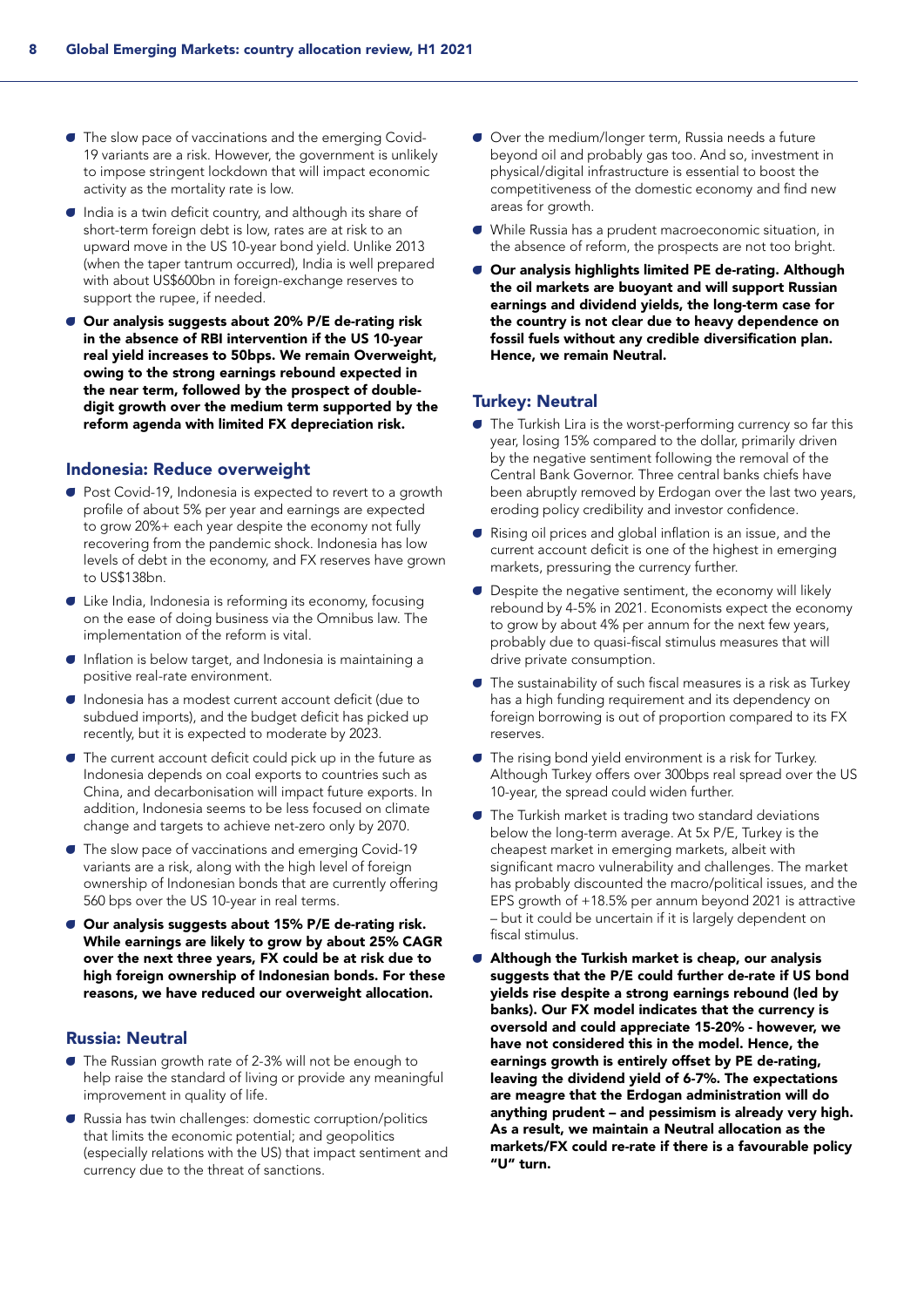## South Africa: Neutral

- A Consumption and exports (of commodities) are critical drivers for the South African economy in 2021. The currency is one of the best performers year-to-date – up 3% compared to the dollar. South Africa offers a positive spread over the US 10-year and exposure to the commodity trade.
- A However, beyond the near-term boost from the economy reopening and the commodity rush, it has numerous structural deficiencies – inequality, high unemployment, precarious electricity system, limited fiscal space, and a lack of a strong political will to reform.
- **Faster rollout of vaccines and implementing structural** reform is vital to ensure a sustained recovery.
- **The rising bond yield environment is a risk for South Africa.** However, there is a healthy 650bps real spread over the US 10-year.
- $\bullet$  The market is trading 1.25 standard deviations below the long-term average despite a strong earnings rebound in 2021 and the continuation of double-digit EPS growth, which is dependent on economic normalisation (vaccine rollout) and commodity prices.
- **C** Our analysis suggests some risk of PE de-rating. However, earnings growth prospects are strong. The currency, however, has scope for further depreciation, according to our FX model. Despite the de-rating and currency volatility, earnings are likely to support the index. Our bond yield model offers the second-highest upside in South Africa. Macro challenges remain given the lack of reform – hence, we maintain our Neutral allocation.

#### Mexico: Reduce overweight

- The economy declined 8% in 2020 and is likely to grow by 5% and 3% in 2021 and 2022, respectively, implying a two-year recovery period from the impact of the Covid-19 pandemic. This compares to most emerging market economies that are recovering well this year.
- $\bullet$  Private consumption is recovering gradually, and the economy is benefitting from a boost to exports, and a close connection to the US economy is beneficial for Mexico.
- A If global trade accelerates, Mexico will benefit, and job creation will be robust, boosting domestic consumption.
- $\blacksquare$  Latin America is going through political uncertainty, and Mexico is no exception. The Mexican President lost congressional supermajority in recent elections necessary for constitutional reform.
- A While Andrés Manuel López Obrador (AMLO) is not corrupt, he has a patchy track record on reforms focusing more on anti-corruption. Poverty has risen from 36% to 45% of the population, and violence continues unabated.
- $\bullet$  Mexico is trading roughly in line with its history, as EPS growth estimates are moderate post-2021 boost.

A Our analysis suggests limited PE de-rating risk and a strong earnings rebound. However, political/policy uncertainty could rise in Mexico due to AMLO's rising disapproval rates. The Mexican economy will benefit from the strength of the US economy. However, this is not a surprise and evident from expectations. Rising policy uncertainty in Mexico could weigh on the sentiment and increase FX volatility. While the external environment is better for Mexico, the internal environment is not so. Hence, we reduced our Overweight allocation.

#### Brazil: Neutral

- A There is a renewed optimism around Brazil's economic prospects after GDP for first quarter of 2021 exceeded expectations. Several economists now expect Brazil to grow by between 5% and 5.5% this year.
- A Progress on vaccinations, the opening up of the economy, benefits from commodity exports as well as investment spending are helping the economy.
- A However, due to rising inflationary pressures, interest rates have been hiked twice, and fiscal policy remains tight as rising public debt constrains the budgetary situation.
- A Brazil's gross public debt is likely to reach 90% in 2022. Hence, the credibility of public policies is critical to keep attracting foreign capital and limit currency depreciation.
- **The social situation continues to remain fragile. However,** it is hoped that the implementation of the infrastructure project and rising global demand for commodities will boost the economy.
- A Brazilian equities are not expensive compared to history – and compared to the bond yield, they are trading below average. Our analysis suggests limited price-to-earnings (PE) de-rating and the earnings rebound is strong albeit driven by the strength in the commodity market. The Central Bank's proactive approach to monetary policy tightening likely limits the currency depreciation. The dividend yield is reasonable at about 4%. However, political uncertainty could return in Brazil as Bolsonaro's approval rating is low, and Lula da Silva could make a political comeback for the 2022 presidential election. The ongoing commodity supercycle will benefit Brazil. As a result, we have increased our weighting to Neutral.

## Risk profile

- A This document does not constitute a solicitation or offer to any person to buy or sell any related securities or financial instruments.
- **The value of investments and income from them may** go down as well as up, and you may not get back the original amount invested.
- A Past performance is not a reliable indicator of future results and targets are not guaranteed.
- **Investments in emerging markets tend to be more** volatile than those in mature markets and the value of an investment can move sharply down or up.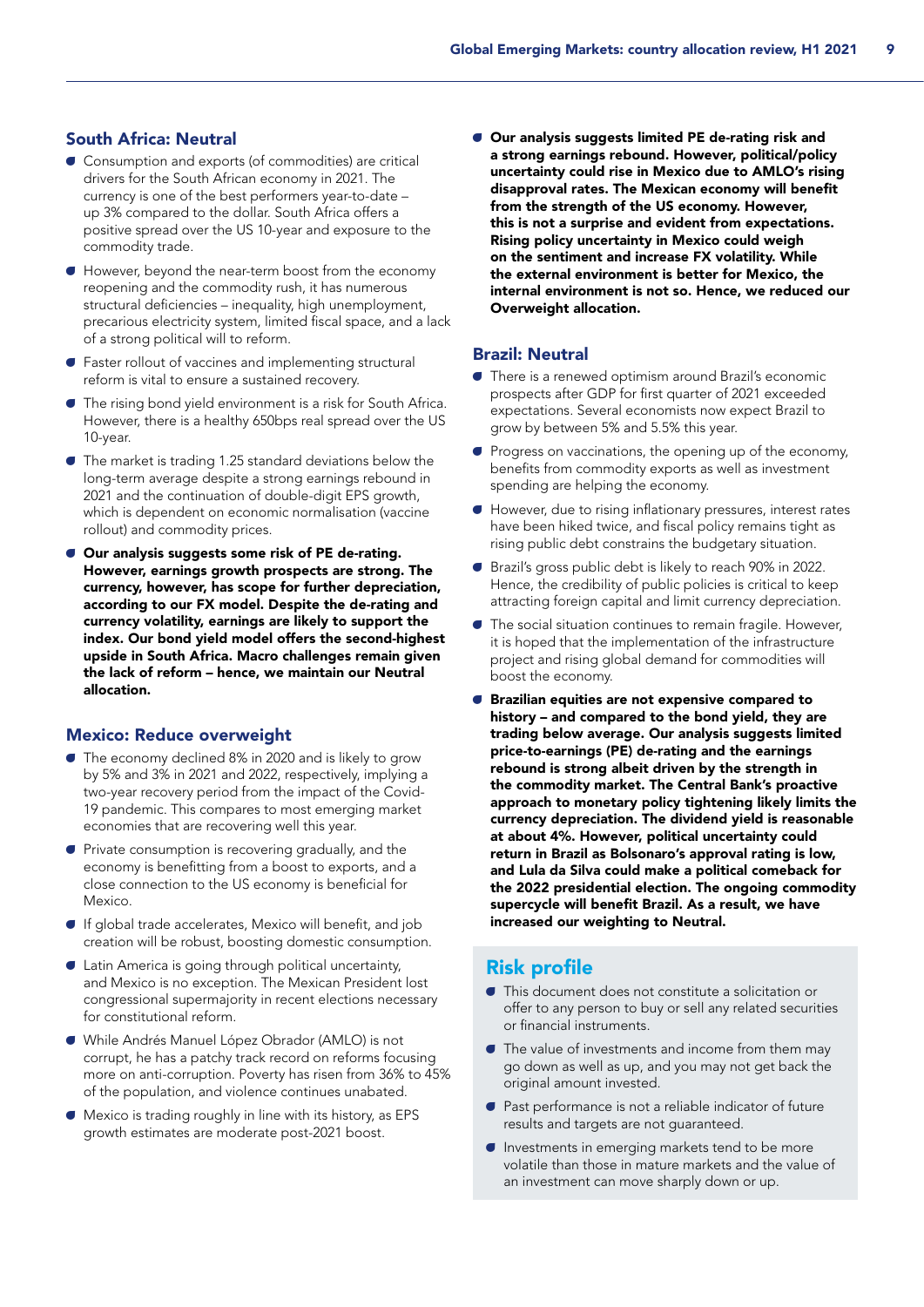For professional investors only. This is a marketing communication. It does not constitute a solicitation or offer to any person to buy or sell any related securities, financial instruments or financial products. No action should be taken or omitted to be taken based on this document. Tax treatment depends on personal circumstances and may change. This document is not advice on legal, taxation or investment matters so investors must rely on their own examination of such m atters or seek advice. Before making any investment (new or continuous), please consult a professional and/or investment adviser as to its suitability. Any opinions expressed may change. All figures, unless otherwise indicated, are sourced from Federated Hermes. All performance includes reinvestment of dividends and other earnings.

Federated Hermes refers to the international business of Federated Hermes ("Federated Hermes"). The main entities operating under Federated Hermes are: Hermes Investment Management Limited ("HIML"); Hermes Fund Managers Ireland Limited ("HFMIL"); Hermes Alternative Investment Management Limited ("HAIML"); Hermes Real Estate Investment Management Limited ("HREIML"); Hermes Equity Ownership Limited ("EOS"); Hermes Stewardship North America Inc. ("HSNA"); Hermes GPE LLP ("Hermes GPE"); Hermes GPE (USA) Inc. ("Hermes GPE USA") and Hermes GPE (Singapore) Pte.Limited ("HGPE Singapore"). HIML, and HAIML are each authorised and regulated by the Financial Conduct Authority. HAIML and HIML carry out regulated activities associated with HREIML. HIML, Hermes GPE and Hermes GPE USA are each a registered investment adviser with the United States Securities and Ex change Commission ("SEC"). HGPE Singapore is regulated by the Monetary Authority of Singapore. HFMIL is authorised and regulated by the Central Bank of Ireland. HREIML, EO S and HSNA are unregulated and do not engage in regulated activity.

In the European Economic Area ("EAA") this document is distributed by HFMIL. From 1st January 2021, new contracts with potential investors based in the EEA for a segregated account will be contracted with HFMIL.

Issued and approved by Hermes Investment Management Limited which is authorised and re gulated by the Financial Conduct Authority. Registered address: Sixth Floor, 150 Cheapside, London EC2V 6ET. Telephone calls m ay be recorded for training and monitoring purposes. Pote ntial investors in the United Kingdom are advised that compensation may not be available under the United Kingdom Financial Services Compensation Scheme.

In Australia: This document is distributed by Federated Investors Australia Services Limited (FIAS) which is registered by the Australian Securities & Investments Commission. Registered address: Melbourne, Victoria, 3000.

In Bahrain: This document has not been approved by the Central Bank of Bahrain which takes no responsibility for its contents. No offer to the public to purchase the strategies will be made in the Kingdom of Bahrain and this document is intended to be read by the addressee only and m ust not be passed to, issued to, or shown to the public generally.

In Hong Kong: The contents of this document have not been re viewe d by any re gulatory authority in Hong Kong. You are advised to exercise caution in relation to the offer. If you are in any doubt about any of the contents of this document, you should obtain independent professional advice. The strategies are not authorised under Section 104 of the Securities and Futures Ordinance of Hong Kong by the Securities and Futures Commission of Hong Kong. Accordingly the distribution of this document, and the placement of interests in Hong Kong, is restricted. This document may only be distributed, circulated or issued to persons who are professional investors under the Securities and Futures Ordinance and any rules m ade under that O rdinance or as otherwise permitted by the Securities and Futures Ordinance.

In Japan: The strategies have not been and will not be registered pursuant to Article 4, Paragraph 1 of the Financial Instruments and Ex change Law of Japan (Law no. 25 of 1948, as am ended) and, accordingly, none of the Strategies nor any interest therein m ay be offered or sold, directly or indirectly, in Japan or to, or for the benefit, of any Japanese person or to others for re-offering or resale, directly or indirectly, in Japan or to any Japanese person except under circum stances which will result in compliance with all applicable laws, regulations and guidelines prom ulgated by the relevant Japanese governmental and regulatory authorities and in effect at the relevant time. For this purpose, a "Japanese person" means any person resident in Japan, including any corporation or other entity organised under the laws of Japan.

In Kuwait: This document is not for general circulation to the public in Kuwait. The strategies have not been licensed for offering in Kuwait by the Kuwait Capital Markets Authority or any other relevant Kuwaiti government agency. The offering of the strategies in Kuwait on the basis of a private placement or public offering is, therefore, restricted in accordance with Law No. 7 of 2010 and the bylaws thereto (as amended). No private or public offering of the strategies is being made in Kuwait, and no agreement relating to the sale of the strategies will be concluded in Kuwait. No m arketing or solicitation or inducement activities are being used to offer or market the strategies in Kuwait.

In South Korea: Hermes Investment Management Limited is not making any representation with re spect to the eligibility of any recipients of this document to acquire the strategies therein under the laws of Korea, including but without limitation the Foreign Ex change Transaction Act and Regulations thereunder. The strategies have not been registered under the Financial Investment Services and Capital Markets Act of Korea, and none of the strategies m ay be offe red, sold or delivered, or offered or sold to any person for re-offering or resale, directly or indire ctly, in Korea or to any resident of Korea except pursuant to applicable laws and regulations of Korea.

In Spain: This document is issued by Hermes Fund Managers Ireland Limited, Branch in Spain, with Fiscal Identity Num ber W0074815B, re gistered in the Mercantile Registry of Madrid, -Volum e 40448, Book 0, Sheet 16, Section 8, Page M-718259, first registration, with domicile at Paseode la Castellana18, 7° planta, 28046 Madrid -Spain, and registered in the ComisiónNacional del Mercado de Valoreswith official registration number 36.

In The Sultanate of Oman: The information contained in this document neither constitutes a public offer of securities in the Sultanate of Oman as contemplated by the Commercial Com panies Law of O man (Royal Decree 4/74) or the Capital Market Law of Oman (Royal Decree 80/98), nor does it constitute an offer to sell, or the solicitation of any offer to buy Non-Omani se curities in the Sultanate of Oman as contemplated by Article 139 of the Executive Regulations to the Capital Market Law (issued by Decision No.1/2009). Additionally, this document is not inte nded to le ad to the conclusion of any contract of whatsoever nature within the territory of the Sultanate of Oman.

In United Arab Emirates (Excluding Dubai International Financial Centre and Abu Dhabi Global Market): This document, and the information contained herein, does not constitute, and is not intended to constitute, a public offer of securities in the United Arab Em irate s and accordingly should not be construed as such. The strategies are only being offered to a lim ited number of sophisticated investors in the UAE who (a) are willing and able to conduct an independent investigation of the risks involved in an investment in such strategies, and (b) upon their specific re quest. The strategies have not been approved by or lice nsed or re gistered with the UAE Central Bank, the Securities and Commodities Authority or any other relevant lice nsing authorities or governmental agencies in the UAE. The document is for the use of the nam ed addressee only and should not be given or shown to any other person (other than em ployees, agents or consultants in connection with the addressee's consideration thereof). No transaction will be concluded in the UAE and any enquiries re garding the strategies should be m ade to Hermes Investment Management Limited in London.